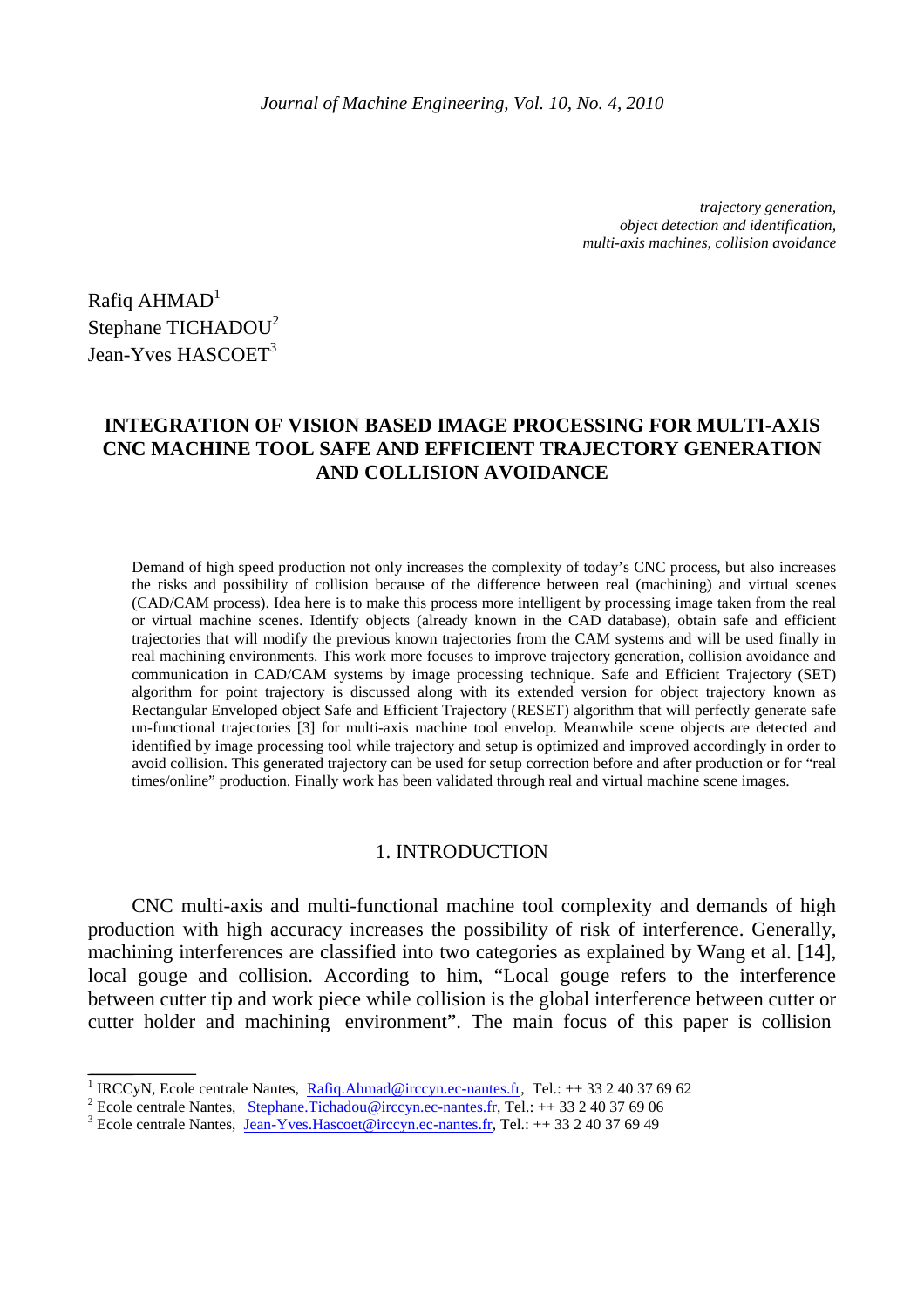avoidance for getting safe and efficient trajectory by image processing as very little work has been done in multi-axis CNC systems for this purpose.

Current CNC technology lacks to avoid collisions in real times and even it's difficult to communicate the real changes from the real systems to its virtual models for any possible modifications of trajectory. This work will more focus on Mill-Turn multi-axis machine tool safe and efficient trajectory generation for online and offline setup correction because it's the new generation of machine tools with high complexity. The goal is to give bit intelligence to machine in order to avoid online collision for generating safe and efficient trajectory meanwhile minimizing the gap between CAD/CAM and its real machine counterparts. Although this work more focuses on virtual setup correction and optimization for simplicity but results are also applicable in online production. This paper is considering a 3-axis Mill-Turn CNC machine as a case study with more focus on its virtual machine model image. Image generated from virtual scene are easier to process and developed methodology can be extended to the real systems image processing in future.

The context of work presented here is to improve the trajectory generation process by avoiding collision in CAD/CAM system in order to minimize the differences and enhancing the communication between real and virtual machine scene and to perfectly integrate the image processing technique in CNC technology. A machine must be able to take the right decision at right time in "real times" for avoiding collision and generating safe and efficient trajectories or it must have perfect preparation. Machine vision can solve this problem by taking real or virtual image and processing it to generate online corrected trajectories or optimized trajectory for preproduction setup correction. In order to obtain intelligent machining and perfect preparation before production one need to provide a two way communication between virtual model and real machine tool counterparts.

This paper is organized as follows: Section 2 will explain context of the presented work. Section 3 will include some related work. In Section 4, the proposed approach will be discussed. Section 5 will apply the proposed approach and discuss the algorithm developed. Section 6 will show the results for applied criteria. Finally, the conclusion will be given at the end.

## 2. RELATED WORK

 A lot of work has been done for vision system in robotics but minimum efforts has been done till moment for integrating vision based image processing in CNC machines for collision detection and intelligent trajectory. This work is restricted to un-functional trajectories (tool displacement); where as functional trajectories (during machining) are not treated here. In functional trajectories one can avoid collision by changing tools orientation while in un-functional trajectories one needs to avoid tools collision by changing tool path [3]. CNC multi-axis pre-production functional trajectory collision detection strategies for virtual scene are discussed by [14],[7], and [12] for multi-axis machine tools. C-space collision detection was introduced by [10]. Interference analysis between a manually predefined tool and an arbitrary work piece has been done by [6]. Tian [13] had developed a 3D vision system for real and virtual image comparison in CNC environment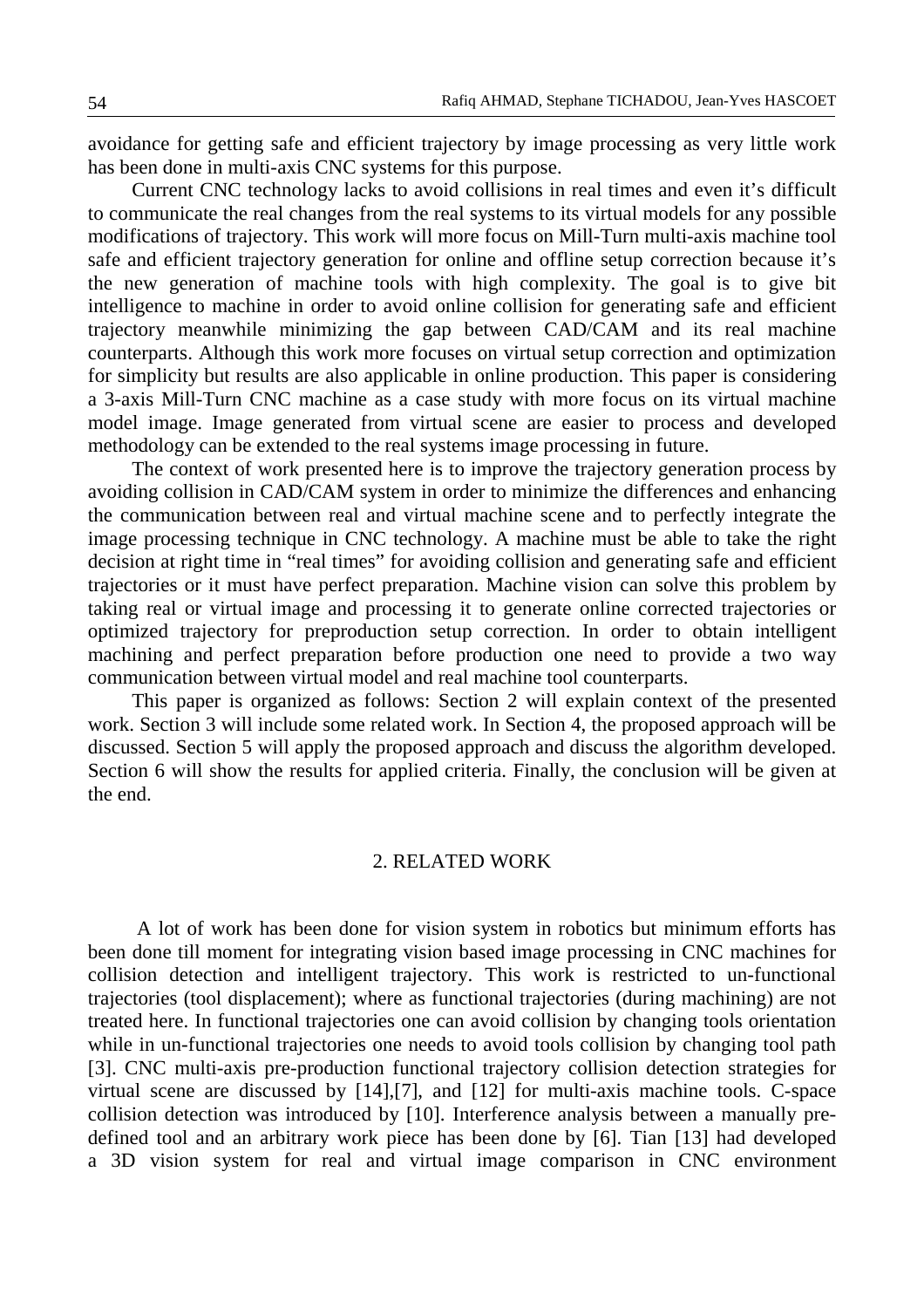that explains the problematic of differences between reality and virtuality. Ata [1] used a circular obstacle concept for to avoid robotic arm collision that can be used only if obstacles are circular or if one consider spheres around objects in CNC machines.

Remarkable work has been done for object identification and recognition in an image. DeVel et al. [2] used 2D pixel data for objects recognition using random image lines ina scene. Pal et al. [11] proposed a hybrid approach for non-interacting 3D-feature identification from CAD database. A skeleton based graph matching method is proposed for object recognition by He [5]. 3D object recognition is proposed in Lee [9] that can recognize a real object from its virtual model set. Lee [8] used the concept of Familiarity which according to him is a measure of the resemblance of local features extracted from the input image to features of trained object models stored in a database. These references give the motivation for object identification for multi-axis CNC intelligent trajectory process in order to know objects and its mission in the scene. This paper doesn't include details of algorithms used for this purpose because image processing software is used to do this process automatically that could be integrable to CNC. Whereas object detection is a part of proposed algorithm that will be discussed later in the coming sections.

## 3. APPROACH

The approach discussed here leads to development of an algorithm based on machine vision that can generate safe and efficient trajectory for a CNC multi-axis machine tool by avoiding obstacles and strengthening the communication between CAD/CAM andreal machining. The approach also provides some other links of vision system with CNC



Fig. 1. Technology evolution based on Image processing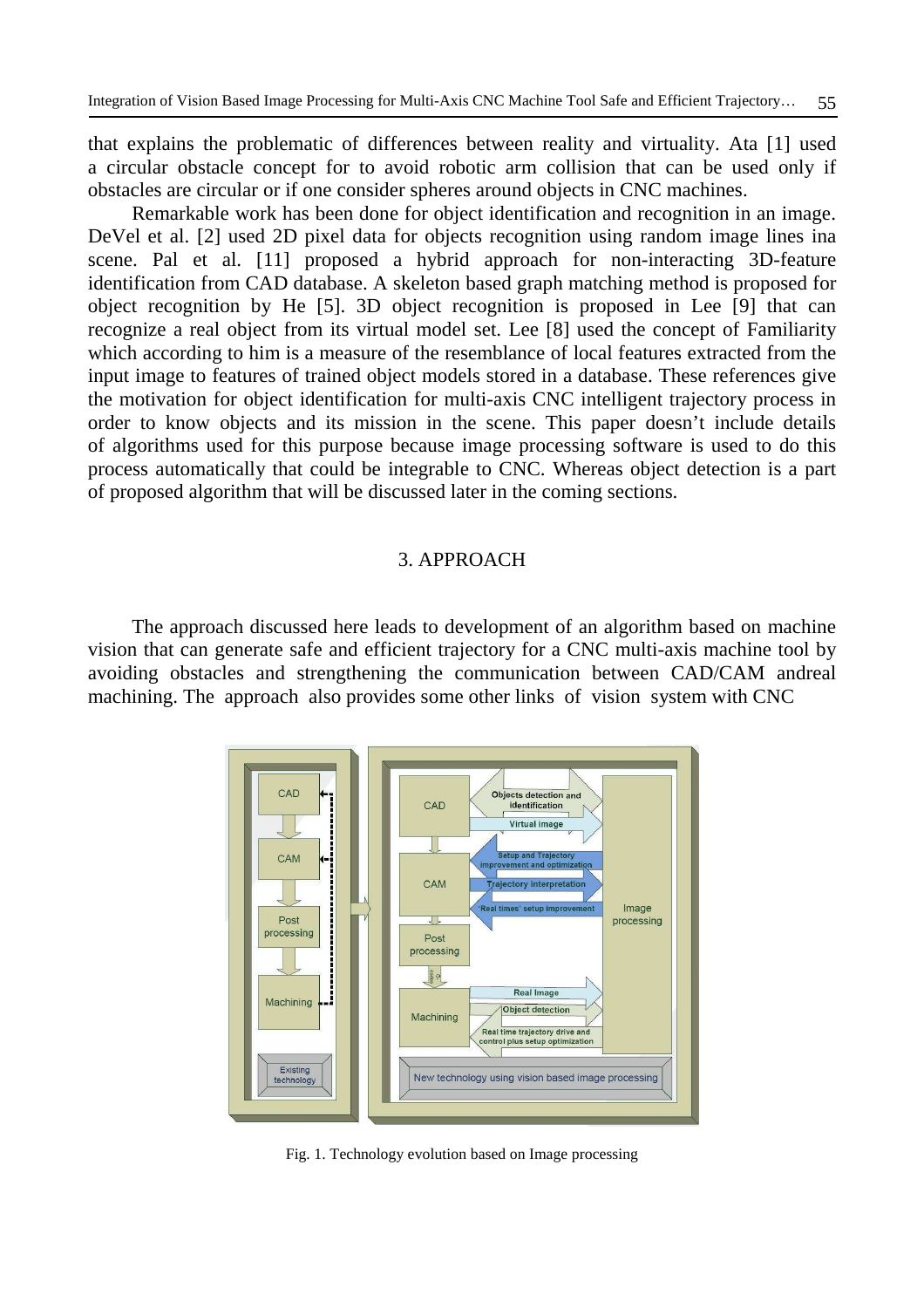processes. In current CNC systems, one can always move forward to the production but it's difficult to move backward and to check for any possible corrections because virtual and real scenes may always have some differences. To minimize the differences and enhance communication between real and virtual machine tools and to integrate the image processing technique in CNC technology proposed work has been divided into many phases of communications as shown in Fig. 1. Objects in real or virtual image are detected and identified in order to avoid collision for generating safe and efficient trajectory.

Fig. 1 shows that existing technology rely on virtual models but if there is slightly change in real machine tool dimension or position the feedback system is unable to communicate it to the virtual model and hence it leads to undefined production risks. Image processing is therefore useful to take a real image from the actual machine scene and identify and localize objects in the scene for getting points of trajectory or avoiding collision for a perfect setup preparation or "real times" correction and optimization. Image taken from real system will identify real objects and its position in the scene and will communicate this data to algorithm proposed for safe trajectory generation.

Some important steps shown in Fig. 1 are discussed below.

## 3.1. OBJECT DETECTION

Detection and localization of objects in a scene are important in order to know the exact position for avoiding collision. Two types of image objects detection can be useful to discuss here. Detection by Matrox inspector (Software: copyright Matrox Electronic Systems Ltd) and RESET algorithm detection. Objects can be detected and localized in an image using Matrox inspector while RESET algorithm detects tool collision with obstacles at pixel level. This paper more focuses on RESET algorithm collision detection, discussed in coming sections. While if exact localization of objects present in scene are required then Matrox inspector can be used as a tool.

#### 3.2. OBJECT IDENTIFICATION

Objects identification in the virtual or real scene is necessary to know the exact type of object and its mission in the scene. Object identification is mostly done between Matrox inspector and CAD database. Tools and work piece are identified for getting un-functional trajectory initial (tool start point) and final points (production point), while other objects are identified for avoiding collision. Tool model already defined from virtual image is identified in real image for the same scene as shown in Fig. 2.

This process will eliminate the possibility of error in position between real and virtual machine tool. Also this will provide the tool position as input to RESET algorithm for trajectory generation.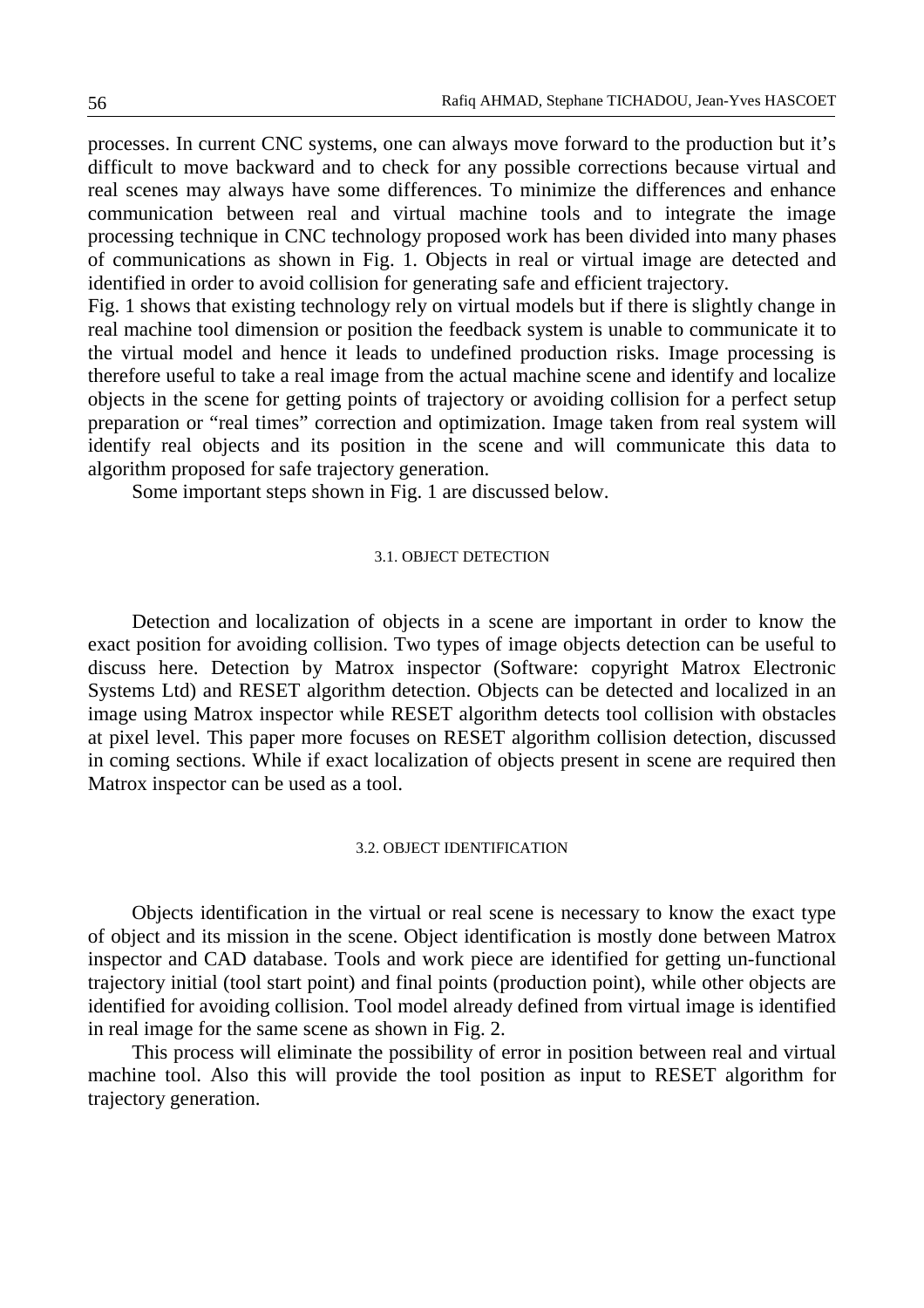

Fig. 2. Model identification in real image

#### 3.3. TRAJECTORY INTERPRETATION

Trajectory can be interpreted from CAM and post-processor (G-code interpretation) directly and can be used as input by image processing unit. For the case presented in this paper, trajectory interpretation is the straight line from tool initial point to the point of production. Generally interpreted trajectory data from CAM and post-processor can be used to generate safe trajectory directly on image. It just needs a proper camera calibration [13] for on machine setup. Interpreted trajectories may consist of straight line or different curves that depend on specific machine type. This process is done between vision system and CAM/Post-processor.

### 3.4. TRAJECTORY IMPROVEMENT AND OPTIMIZATION

The next step is to improve the trajectory by detecting and avoiding collision and finally optimization. Trajectory improvement and optimization is the current focus of our paper which will be discussed later in proposed algorithms.

## 3.5. "REAL TIMES" TRAJECTORY CORRECTION

"Real times/online" trajectory correction and improvements can be treated for two cases, "real times" trajectory correction for a real scene and "real times" setup correction. "Real times" trajectory correction for real image will not be treated here as the main focus is on virtual setup because of simplicity. "Real times" safe trajectory is achieved for a virtual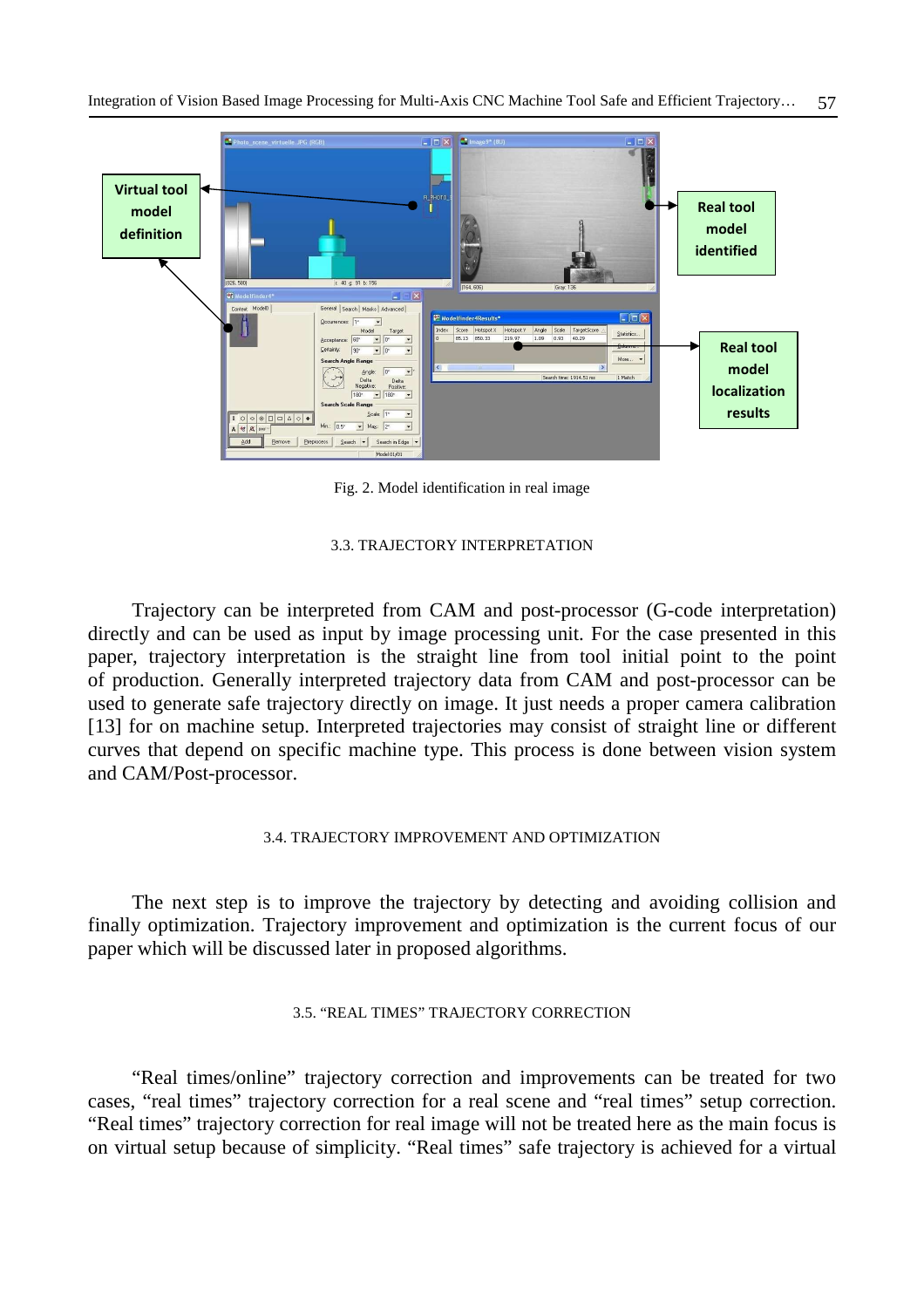machine tool by detecting and avoiding obstacles at pixel level in a virtual image for "real times" setup correction (detailed in next section). Finally this "real times" trajectory is optimized to get trajectory correction for setup preparation.



Fig. 3. Straight line trajectory

# 4. PROPOSED ALGORITHMS

The proposed algorithms can be used by CAM or intelligent machine system for generating collision free pre-process trajectories for real or virtual scene. Two possible solutions arise while working on the problem of collision in CNC systems. Either removes the possibility of collision or make a system that can avoid collision in "real times". Algorithm presented here could be used for both purposes. This algorithm can efficiently remove the possibility of collision by pre-processing real or virtual image to find an optimal and safe trajectory for a machine tool or can be used for online safe trajectory setup correction. It can also be used for online drive and control while work presented here is the initial step to achieve this objective. A simple corner detection algorithm is presented that will be used to provide safe points in space to SET and RESET algorithms.

#### 4.1. CORNER DETECTION ALGORITHM

Corner detection algorithm is used to provide safe point for trajectory near the corner points of obstacles present in the prescribed area. Algorithm usually scan image from left to right and from top to bottom for all pixel values that will be treated for trajectory as per procedure shown in Fig. 4. To avoid unnecessary calculations, algorithm can be applied by defining a region of interest in an image. This algorithm is very fast because it searches each pixel only once.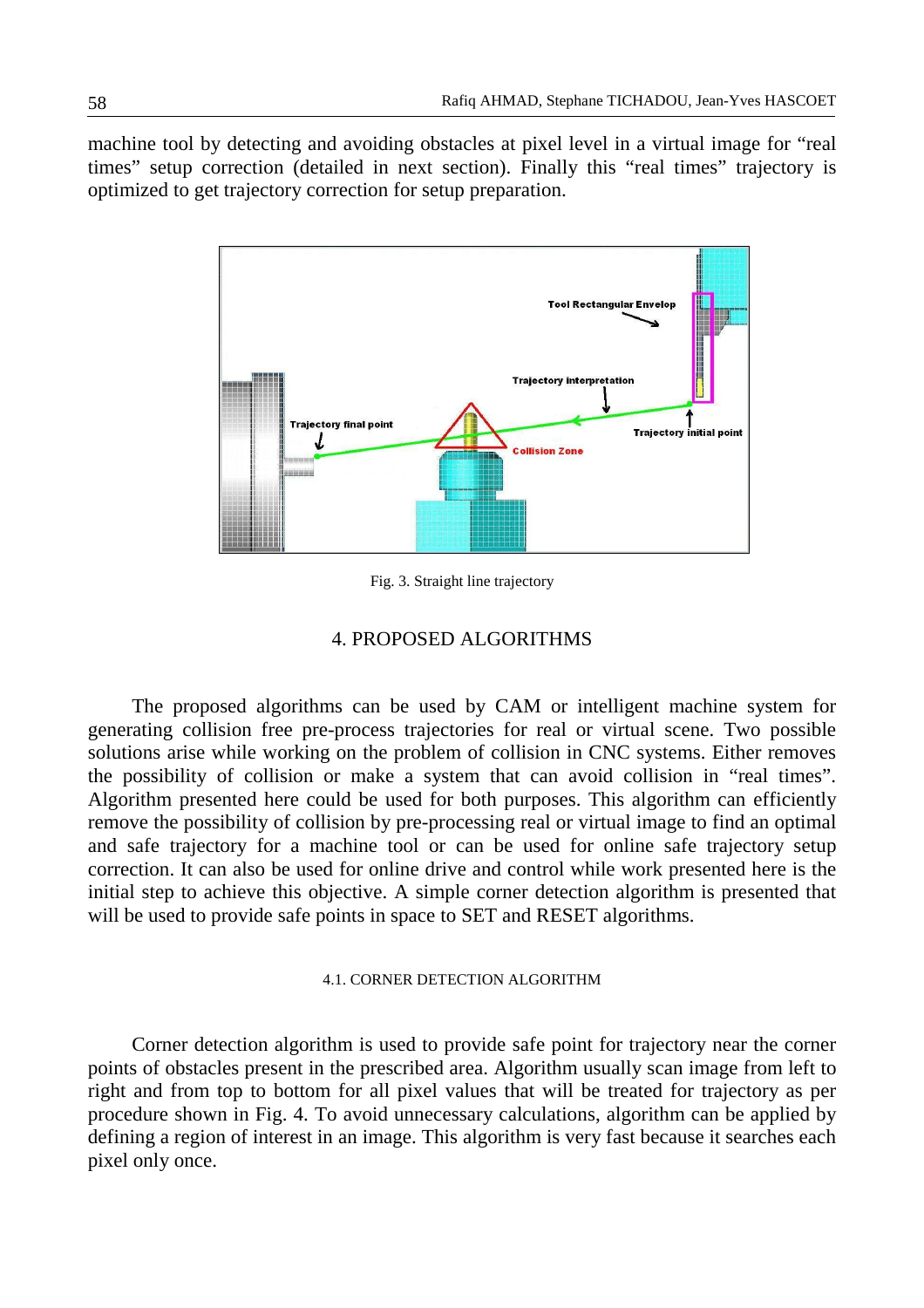

Fig. 4. Corner detection algorithm procedure

#### 4.2. SAFE AND EFFICIENT TRAJECTORY ALGORITHM (SET ALGORITHM)

SET algorithm generates safe and efficient trajectory for a multi-axis machine tool tip point using image processing. Computing software (Matlab) programming is used for the development of this algorithm. SET algorithm takes a real image from the machine environment or a virtual image from CAD model as its input. Process this image for object detection. Generate trajectory using interpreted trajectory and after detecting collision, it takes corrective action accordingly for improving and optimizing trajectory. Image preprocessing is required for foreground and background clarity before applying SET algorithm. Algorithm first convert input image to binary by providing certain threshold value, depending on the clarity of objects in the image. This binary image consists of two colours, white and black set of pixels, with values "1" and "0" respectively. White colour represents objects in the scene while black colour is assigned to the background. Next step is to extract pixel values matrix from the 2D image scene that will represent "1" for pixel containing object and "0" for free area calling it matrix "A". After getting binary matrix from the original image the algorithm tries to find shortest straight line trajectory points in matrix from initial position to production point. Algorithm verifies each point of the straight line trajectory and if it founds a point inside obstacle, it changes that point to nearest safe corner detected by Corner detection algorithm. Algorithm then keep the last points already known for the safe trajectory and make the new corner point as initial point. Algorithm repeats it's self, finding all safe points and at the end save all safe trajectory points known as "real times" safe trajectory. A simple program script for algorithm is given below while the detailed process will be discussed in next section as RESET algorithm uses the same principle. Note that "x" and "y" represents the relative pixel coordinates in 2D image which are different from machine axis.

*for Checking all trajectory points* 

*Matrix A [% Image pixel values] Matrix B [% Same size as A, just used for computing] M=A+B [% Assign value of A+B to Matrix M] If*  $M(x,y) = 2 \frac{\alpha}{\alpha}$  *I (x,y) is the current tool trajectory point for observation [% Collision point detected, therefore take a new safe trajectory point]*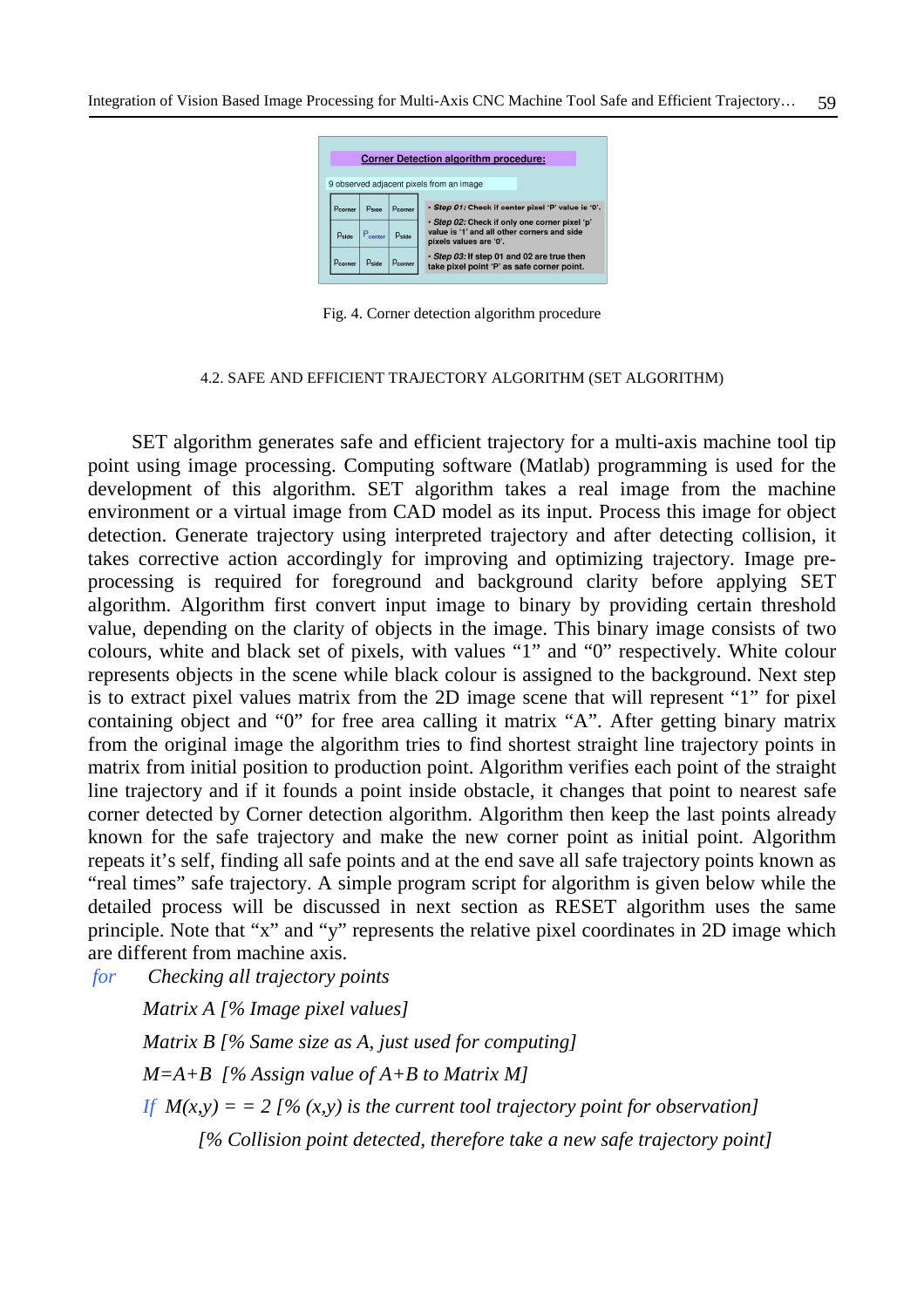$(x,y) =$  = safe corner point  $\int$ % Assign a safe corner to the current observed *point from Corner detection algorithm]* 

*else Mark (x,y) as safe trajectory point* 

*end* 

# *end*

While doing pixel value analysis through matrices some definitions for collision and non collision points are as under:

- *Confirmed collision:* A collision may be detected if a pixel point gives a value "2" in final matrix "M" (Fig. 05). This collision point is later discarded and another corner point is assigned to the trajectory that can make the trajectory more safe and efficient.
- *Collision free:* A pixel that gives an odd value in final resulted matrix "M" is always a collision free point that can be used in trajectory if needed.
- *Possible collision:* Possibility of collision is there if a pixel point gives a value "4" in final matrix "M".

## 4.3. RECTANGULAR ENVELOPED OBJECT SAFE AND EFFICIENT TRAJECTORY ALGORITHM (RESET ALGORITHM)

RESET algorithm is the extension of SET algorithm for a rectangular enveloped tool. As SET algorithm is used only for the tool tip point trajectory, this extension will instead provide safe and efficient trajectory for a rectangular tool. Trajectory and setup is improved and optimized according to the detected objects in order to avoid collision using RESET algorithm. RESET algorithm usually focuses on trajectory of four corner points of the rectangular tool and at every pixel point it checks for collision. Initially before applying RESET algorithm, one need to identify the tool as shown in Section 04 (Object identification) in order to get initial point for trajectory. Pixel values are extracted from image same as SET algorithm and object collisions are detected after checking the derived matrices. Detected collision points are modified accordingly using corner detection algorithm and safe points in space generated by RESET algorithm.

Same definitions discussed for SET algorithm also applies to RESET algorithm with a bit modified confirmed collision definition as below:

• *Confirmed collision:* A collision may be detected if a rectangular tool tip pixel point gives a value "2" OR any of other tool three corners gives a value "7" in final matrix " $M$ " (Fig. 05).

Algorithm flow chart is shown in Fig. 5:

# *Important steps of algorithm:*

- Step 01: Image pre-treatment.
- Step 02: Detection of rectangular enveloped tool corner points.
- Step 03: Removal of unnecessary points obtained in Step 02.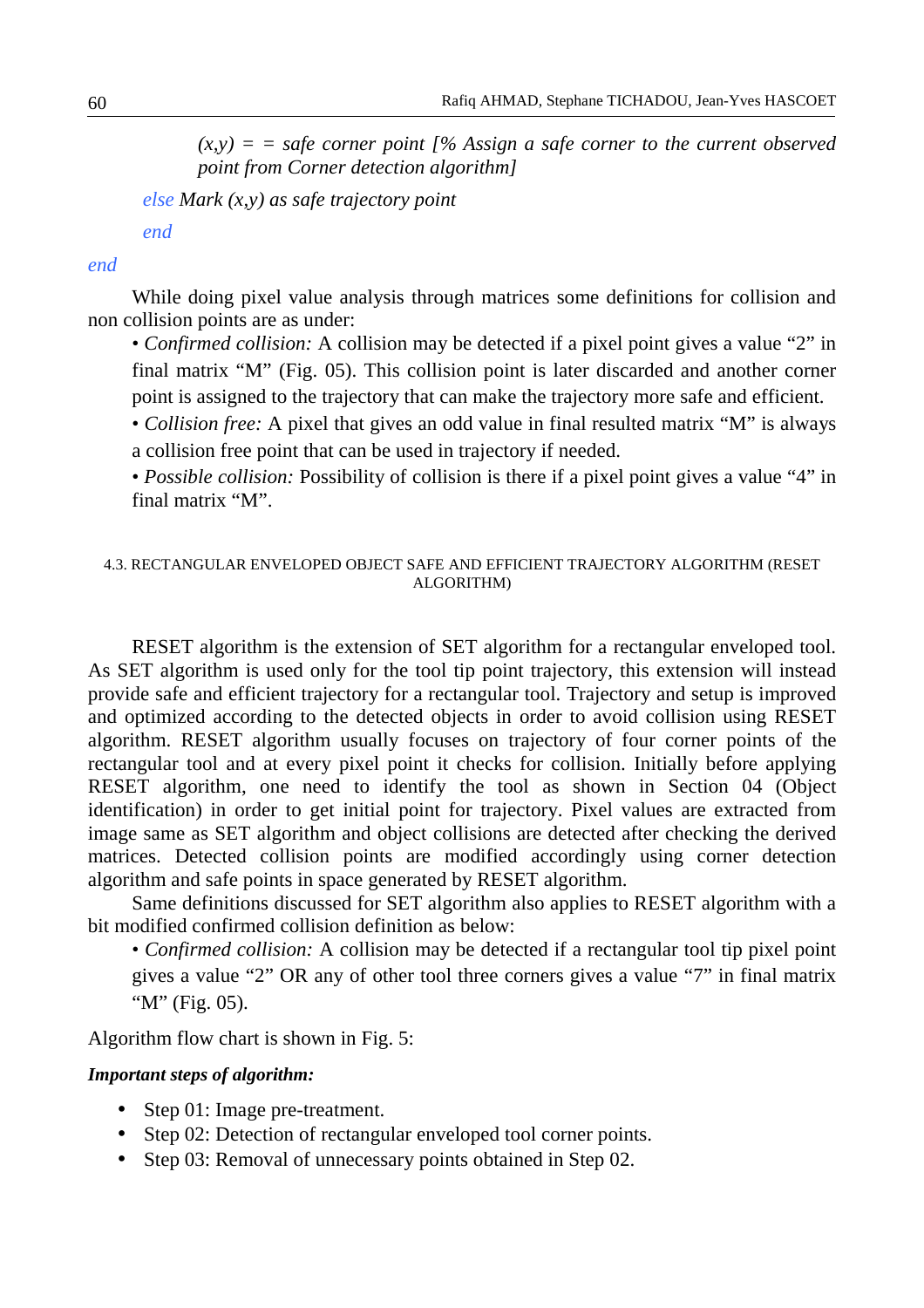

Fig. 5. RESET algorithm flow chart

- Step 04: Replace the tool body pixels value "1" with background value "0" so that self collision detection points must be avoided because it's impossible in case of hard objects.
- Step 05: Definition of area of interest for corner detection and detection of safe corner points for objects present in that area.
- Step 06: Define some extra safe points in the space because the detected safe corner's points are not enough to provide a safe trajectory for rectangular tool. Unlike SET algorithm that works only with safe corners for point trajectory.
- Step 07: Now go straight from initial to final point for tool tip and verify all new positions of the rectangular tool corner points for collision. If collision is detected for any of the tool corner points then replace the tool tip point with already detected closer safe corner or space point.
- Step 08: Repeat step 07 till reaching the final point. If current goal is "real times" safe trajectory then stop at step 08 that gives the safe trajectory otherwise moves to next step.
- Step 09: For setup preparation and efficient trajectory, optimize the trajectory obtained in step 08, using a number of defined criteria.

Results of RESET algorithm are shown in the next section.

# 5. RESULTS

RESET algorithm is applied on virtual image taken from a virtual setup as shown in Figures below. Algorithm gives four different trajectories depending on tool envelop and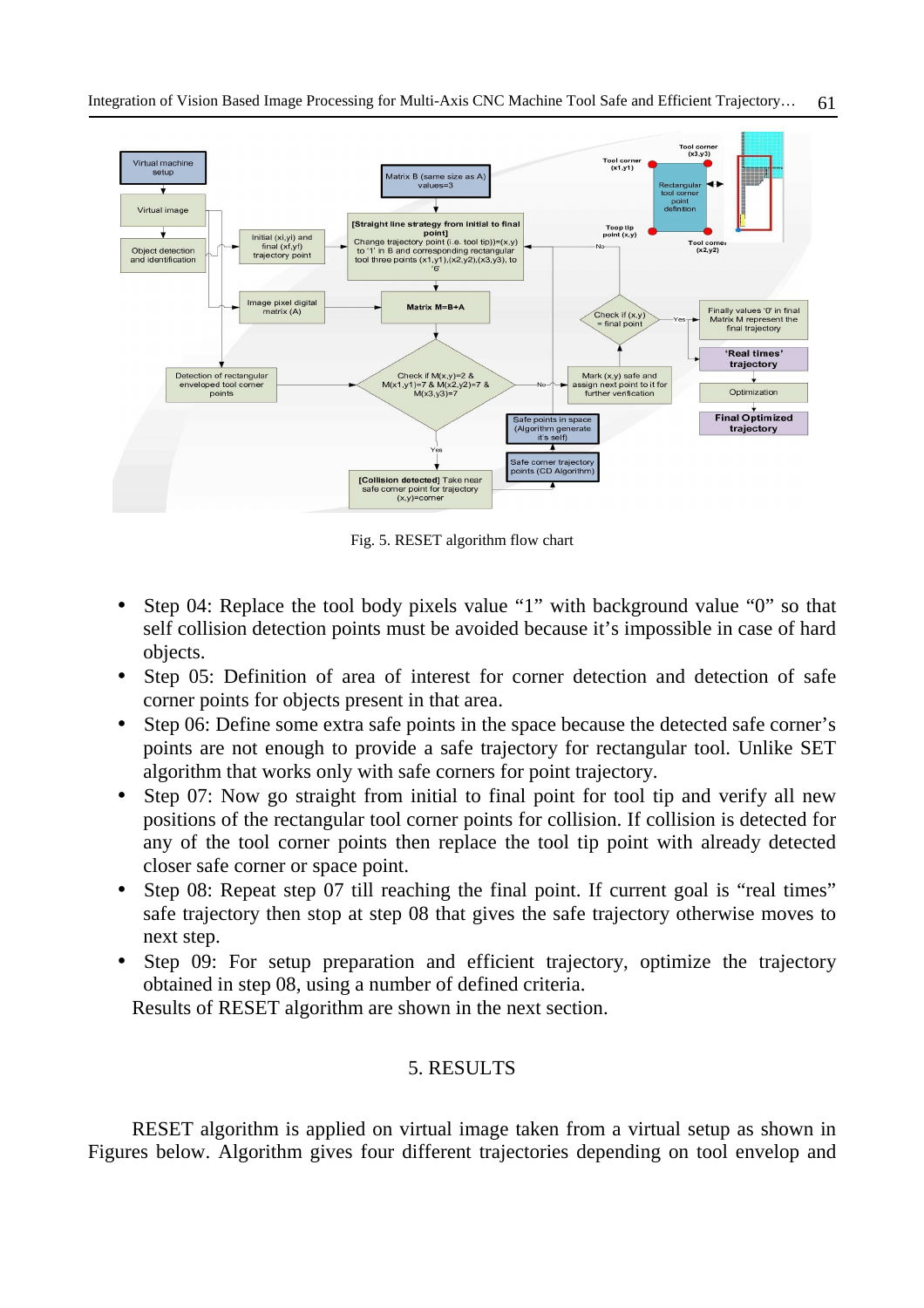optimization. Two types of enveloped tool results are shown here, big and small. For each envelop two types of trajectories are obtained, one for "real times/online" setup correction and another optimized trajectory that can be used for setup correction and improvement. "Real times" trajectories for setup correction as shown in Fig. 6 and Fig. 8 are not always efficient in terms of certain criteria like time, trajectory length, straight line trajectory changing points and speed. Trajectories shown in Fig. 06 and Fig. 8 are optimized while minimizing the criteria; resulted trajectories are shown in Fig. 7 and Fig. 9.

Comparison of all the trajectories obtained for tool envelops are shown in table below for an ideal straight line trajectory length of 330mm. Straight line trajectory is assumed ideal just for comparison purpose by supposing that we are not considering collision so tool will go straight from initial point to the point of production directly with straight line as shown in Fig. 3.

Results are plotted to give more expression as shown in Fig. 10. Smilies are shown for respective trajectory path representing satisfaction to criteria like minimum trajectory turning points and minimum trajectory length with no collision. From graph it's clear that straight line is a better option for criteria but it causes collision while all other trajectories are safe. Fig. 7 and Fig. 9 are better satisfying the criteria therefore they are safe and efficient while Fig. 6 and Fig. 8 are not that much efficient for defined criteria but are safe trajectories and better for "real times" correction.





Fig. 7. Setup correction after optimization for Fig. 9. Setup correction after optimization



Fig. 6. "Real times" setup correction relative Fig. 8. "Real times" setup correction for relative big tool envelop smaller tool envelop



relative big tool envelop optimization for relative smaller tool envelop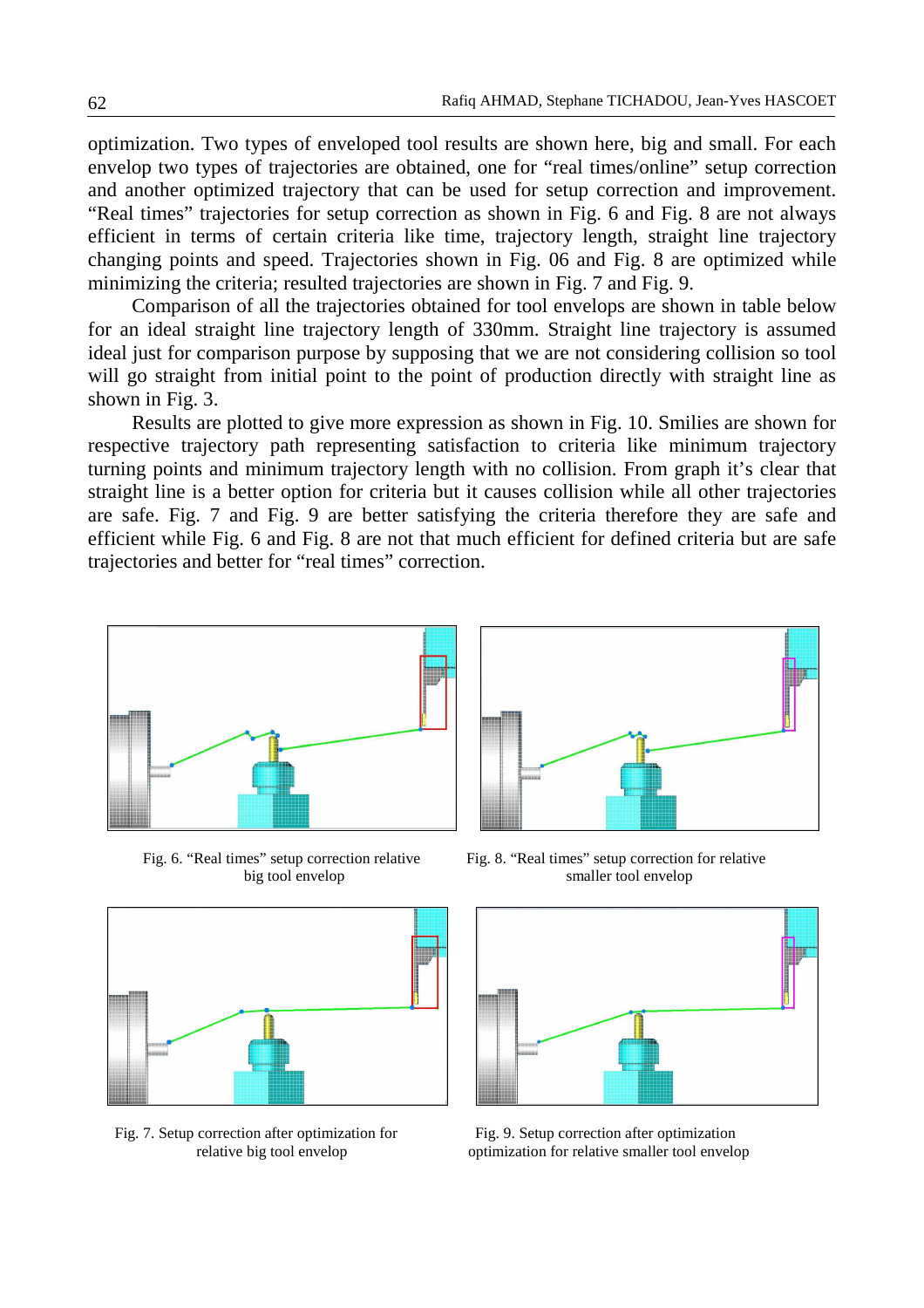| S.no           | Trajectory names                                                  | Tool trajectory<br>turning points (pts) | Trajectory length<br>(mm) |
|----------------|-------------------------------------------------------------------|-----------------------------------------|---------------------------|
|                |                                                                   |                                         |                           |
|                | Straight line trajectory<br>(Fig. 3)                              | 0 <sub>pts</sub>                        | 330 mm                    |
| $\overline{c}$ | "Real times" setup correction for big envelop<br>(Fig. 6)         | 5 pts                                   | 360.43 mm                 |
| 3              | "Real times" setup correction for small envelop<br>(Fig. 8)       | 5 pts                                   | 359.17 mm                 |
| 4              | Setup correction after optimization for big envelop<br>(Fig. 7)   | 2 pts                                   | 335.11 mm                 |
| 5              | Setup correction after optimization for small envelop<br>(Fig. 9) | 2 pts                                   | 333.17 mm                 |

Table. 1. Trajectories comparison



Fig. 10. Trajectories comparison

Hence the best trajectory is the one in Fig. 8 (Number 5 in Fig. 10) which gives an efficient trajectory for satisfying all criteria. This paper doesn't consider criteria like speed and acceleration but speed is more inversely proportional to the trajectory turning points. Increasing trajectory turning points will decrease the speed of machine tool. Also if there are more trajectory turning points then there will be more acceleration and hence trajectory will not be smooth that is not good for machine tool. Hence trajectory obtained in Fig. 7 and 09 are good for defined criteria but if real times trajectories are required then off course it's not possible to do the optimization in "real times" therefore the trajectories obtained in Fig. 6 and Fig. 8 will be the best options especially the one in Fig. 8.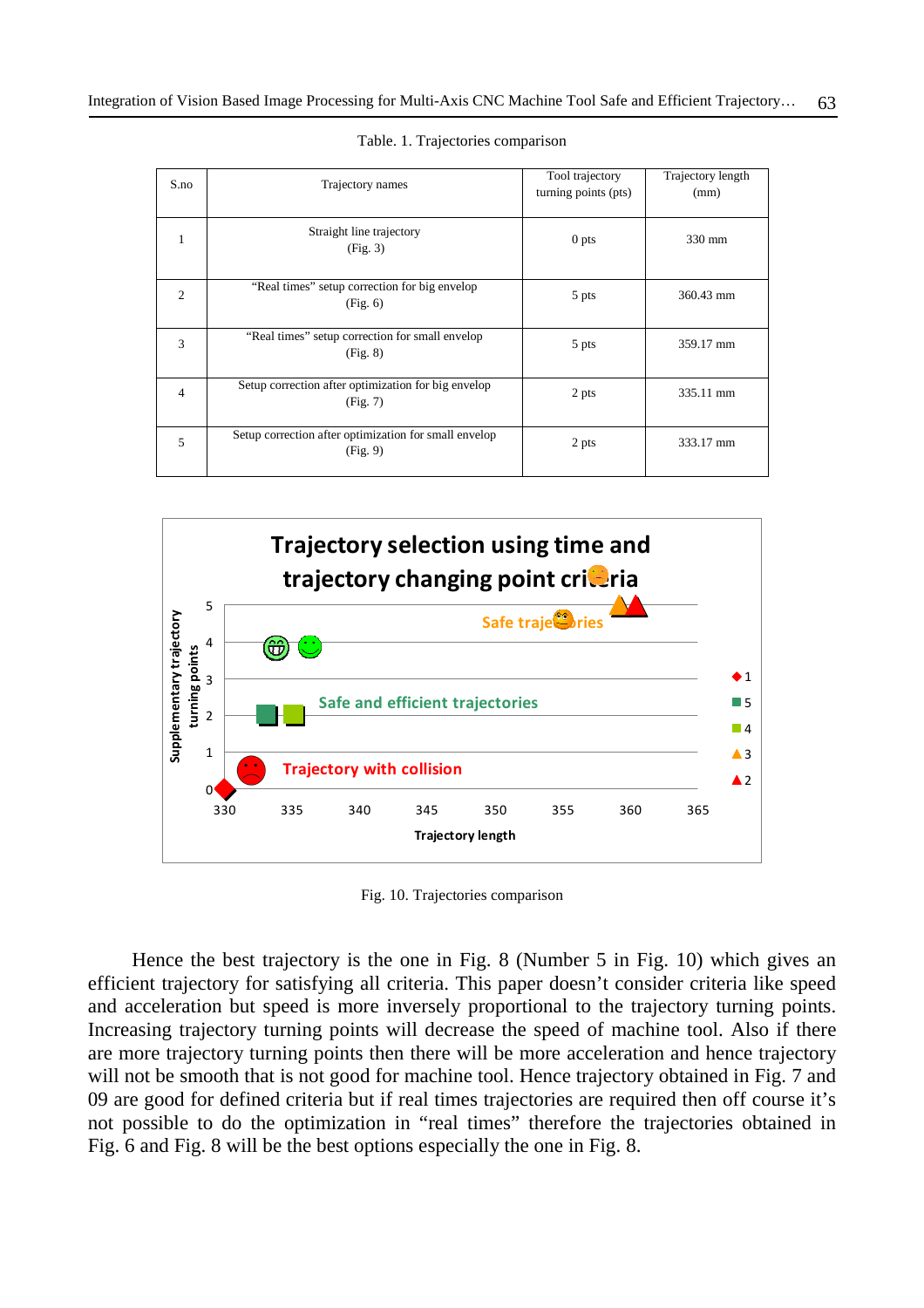## 6. CONCLUSIONS

This paper gives three ways of improvement in multi-axis production process. Approach presented here enhances the communication gap between virtual and real scenes for identifying and localizing tool and obstacles in the scene, by image processing taken from real machining or virtual CAD/Cam model. This approach also provides intelligent trajectory generation process in order to improve and optimize the multi-axis machine tool trajectory for "real times" setup correction. Corrected trajectory is optimized for certain criteria like time, length and trajectory changing points for getting preprocess setup correction. Results are plotted and tabulated for virtual machines images but it can be extendible to real images, note that this paper used virtual images for the sack of simplicity and providing links with CAD and image processing unit. These results are based on virtual images because they are relatively clean for processing. This process can lead to work on real environment while staying in the context of virtual for increasing and facilitating communication between reality and virtuality. This work can be integrated in STEP-NC technology [4] in future which is the broad context of presented work. Other consideration like mobile and immobile, known and unknown plus controllable and non controllable obstacles and machine tools can be considered in future.

#### **REFRENCES**

- [1] AA ATA and TR MYO., 2006, *Collision-free trajectory planning for manipulators using generalized pattern search*, International Journal of Simulation and Modelling, 5/4, 145–154.
- [2] O. DE VEL and S. AEBERHARD., 2000, *Object recognition using random image-lines. Image and Vision Computing*, 18/3, 193–198.
- [3] J-Y. HASCOET, F. BENNIS and F. GUERIN., 1993, *Optimization of tool trajectory for five axis control machining,* Int. Conf. Iasted Robotics and Manufacturing, 120–122.
- [4] J.Y. HASCOET, M. RAUCH and S.H. SUH., 2007, *Relevance of step-nc standard for high level toolpaths generation.* Int. Conference on High Speed Milling.
- [5] LEI HE, CHIA Y. HAN, BRYAN EVERDING and WILLIAM G., 2004, Wee. *Graph matching for object recognition and recovery,* Pattern Recognition, 37/7, 1557–1560.
- [6] S. HO, S. SARMA and Y. ADACHI., 2001, *Real-time interference analysis between a tool and an environment.* Computer-Aided Design, 33/13, 935–947.
- [7] OLEG ILUSHIN, GERSHON ELBER, DAN HALPERIN, RON WEIN and MYUNG-SOO KIM., 2005, *Precise global collision detection in multi-axis nc-machining.* Computer-Aided Design, Special Issue: Product Design, Integration and Manufacturing, 37/9, 909–920.
- [8] SEUNGJIN LEE, KWANHO KIM, JOO-YOUNG KIM, MINSU KIM and HOI-JUN YOO., 2010, *Familiarity based unified visual attention model for fast and robust object recognition.* Pattern Recognition, 43/3, 1116– 1128.
- [9] YANG-LYUL LEE and RAE-HONG PARK., 2002, *A surface-based approach to 3-d object recognition using a mean field annealing neural network.* Pattern Recognition, 35/2, 299–316.
- [10] KOICHI MORISHIGE, KIWAMU KASE and YOSHIMI TAKEUCHI., 1997, *Collision-free tool path generation using 2-dimensional c-space for 5-axis control machining.* The International Journal of Advanced Manufacturing Technology, 13, 393–400.
- [11] PRALAY PAL and ANJANI KUMAR., 2002, *A hybrid approach for identification of 3d features from cad database for manufacturing support.* International Journal of Machine Tools and Manufacture, 42/2, 221–228.
- [12] T.D. TANG, ERIK L.J. BOHEZ and PISUT KOOMSAP., 2007, *The sweep plane algorithm for global collision detection with workpiece geometry update for five-axis nc machining.* Computer-Aided Design, 39/11, 1012– 1024.